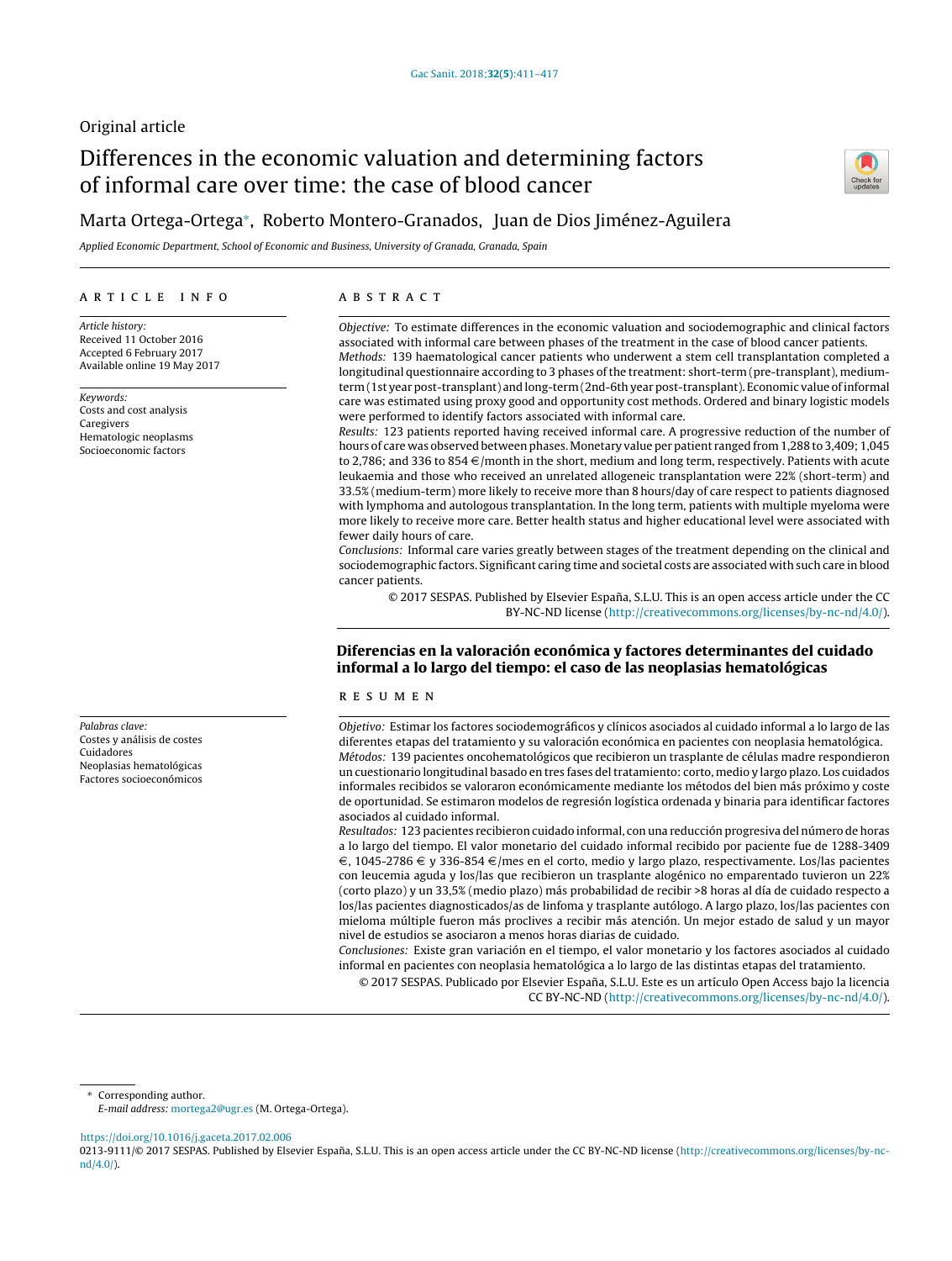#### Introduction

Cancer is a disease that greatly changes the life of the patients throughout their treatment. Caregiver assistance in daily activities not only limited to personal care or household care, but also as psychological support, can be crucial for many patients.<sup>[1–5](#page-5-0)</sup> In this regard, the informal caregiver has played an essential role throughout history being recognized by the World Health Organization.[6](#page-5-0)

The impact on health that informal caregivers of cancer patients are exposed to have been contrasted with those of other diseases, $7-9$  showing that the cancer caregivers are those who reported greater levels of physical burden and psychological distress<sup>[5](#page-5-0)</sup> and significant impairment across all health outcomes.<sup>[10](#page-5-0)</sup> Therefore, to study the time spent on informal care and its economic value is significant to identify the clinical and social magnitude of a disease, its family repercussion and stablish public policies.

Fortunately, the interest in including informal care in cost of illness studies has increased on the last years due to the significance of these results as part of the economic impact of the diseases. In this regard, recent studies have evaluated economically the informal care received by cancer patients $8,11-13$  in diagnoses such as prostate,<sup>[14](#page-6-0)</sup> lung,<sup>[15](#page-6-0)</sup> colorectal,<sup>15-17</sup> or breast cancer.<sup>[18](#page-6-0)</sup> Nevertheless, the demand of informal care greatly varies depending not only on the diagnosis, but also depending on the sociodemographic and clinical characteristics of the patients and caregivers as well as on the phases of the treatment.<sup>5,12,14-19</sup> Just four studies have evaluated economically the care giving across different phases of the cancer treatment,  $15-18$  but none of them have valued it in a longitudinal and long-term way. Neither, any study has statistically examined the main determinants and differences that influence in the time spent on informal care in each phase of the treatment.

Our previous study identified the main factors related to the use or not of informal care in blood/haematological cancer patients between phases of the treatment, $20$  but no further information exists. We will go in depth of those results and our two objectives here are firstly, to quantify the informal care time given to blood cancer patients in the different phases of the treatments and its monetary value; and secondly, to estimate sociodemographic and clinical determinants associated with the time of informal care provided in each phase.

#### Method

#### Data

We have focused on blood cancer patients because the phases of the treatment can be differentiated easily; the main blood cancer diseases have been estimated an increase of the incidence rate in the European region; $^{21}$  $^{21}$  $^{21}$  stem cell transplantation is increasing in a linear trend in Europe; $^{22}$  $^{22}$  $^{22}$  and stem cell transplanted patients are among the most vulnerable and acute ill cancer populations. $2<sup>3</sup>$ 

A longitudinal retrospective observational study was performed. For that purpose, a descriptive and longitudinal questionnaire was developed to obtain sociodemographic and clinical information relative to patients and their primary informal caregiver along different phases of the treatment. Eligible patients included adults ( $\geq$ 16 years) diagnosed with acute leukaemia, Hodgkin lymphoma, non-Hodgkin lymphoma, multiple myeloma and others less common malignant haematological diseases, who underwent a stem cell transplantation during the years 2006 to 2011 in the University Hospitals Virgen de las Nieves in Granada and Virgen del Rocio in Seville (Spain), and who at the time of the survey had survived the disease. Both hospitals are reference in malignant haematological diseases in southeast and southwest in Spain. The Clinical Research Ethics Committee and Haematology Department of each health centre approved the study.

299 patients were contacted by telephone and invited to participate. The questionnaire was sent by mail to 230 patients who answered the telephone and were able to participate.

To analyze the process of temporal evolution when receiving informal care, three sequential phases of the treatment were differentiated according to the medical protocol.<sup>[24,25](#page-6-0)</sup> Phase 1 or short-term corresponds to the pre-transplant phase, phase 2 or medium-term correspond to the first year after the transplant and phase 3 or long-term covers the second to the sixth year after the transplant. All the patients where in any of the years corresponding to phase 3 and answered prospectively the questions referring to phase 3 but retrospectively the questions referring to phase 1 and 2, based on the recall method ([see](#page-5-0) [Appendix](#page-5-0) [1](#page-5-0) [online\).](#page-5-0) $26$ 

#### Informal care time and economic valuation

The number of months (duration) and the number of hours a day (intensity) of informal care received in each of the three phases was quantified. The intensity of informal care received at each period was measured by an ordinal categorical group variable (<2, 2-4, 4-8, >8 hours/day). The midpoint of each ordinal group was used as the value of time.<sup>[14](#page-6-0)</sup> In the case of the group of more than 8 hours/day, the midpoint was set at 12 hours/day, following the truncation that other authors give restricting the maximum to 16 hours/day care.[12,16,17,27](#page-5-0) Due to the retrospective nature of our study, we could not request for disaggregated information on basic and instrumental activities of daily life. This aggregated way of asking has been used previously to value caregiver burden.<sup>[5](#page-5-0)</sup>

As there is no market price for informal care, it is necessary to allocate a shadow price for the valuation of these hours. The economic valuation of this time was carried out following revealed preferences methods, i.e., the proxy good method (PGM) and the opportunity cost method  $(OCM)<sup>26,28</sup>$  $(OCM)<sup>26,28</sup>$  $(OCM)<sup>26,28</sup>$  The PGM values the time spent on informal care at the labour market price of a close market substitute. We valued care giving hours using the cost of reference of Home Help Service published in the Official Bulletin of the State of Spain because care services are offered by professional and trained caregivers.<sup>[29](#page-6-0)</sup> The cost was fixed at  $14 \in$ /hour for services related to personal care and at  $\in$ 9 per hour for attending to domestic needs and household-related services. Since we did not have any information concerning the time of care devoted to each of the services, we created three scenarios: 1) we supposed that full-time care was dedicated to personal attention; 2) we assumed that full-time care was dedicated to domestic and household needs; 3) we supposed that the time of care was dedicated equally to both personal attention as well as domestic needs assuming an average cost of  $11.5 \in$ /hour.

On the other hand, the OCM values informal care as the informal caregiver's benefit forgone due to spending time on providing informal care. Following Peña-Longobardo and Oliva-Moreno<sup>[27](#page-6-0)</sup> we considered that caregivers to be investing their time in working or doing their own housework and we created three groups according to the information provided. Group 1 was made up of those caregivers who had to leave the labour market or retired early. Due to the fact that information distinguishing between total or part-time work was not available in our survey, we quantified a maximum of 8 working hours/day over 5 days a week. Those hours were valued based on the mean gross salary per hour by gender in 2012 of the Wage Structure Survey published by the National Institute of Statistic of Spain in 2014 ( $\in$ 13.10/h for women and  $\in$ 15.83/h for men).<sup>[30](#page-6-0)</sup> Nonworking days and the additional hours of working days were rated by the gross wage per hour of a domestic worker in Spain in 2012 ( $\in$  5.02/h, it is not a professional and trained care service for people in situation of dependence). $31,32$  Group 2 was made up of caregivers who were employed but who had to reduce their number of hours of working time. The working time lost was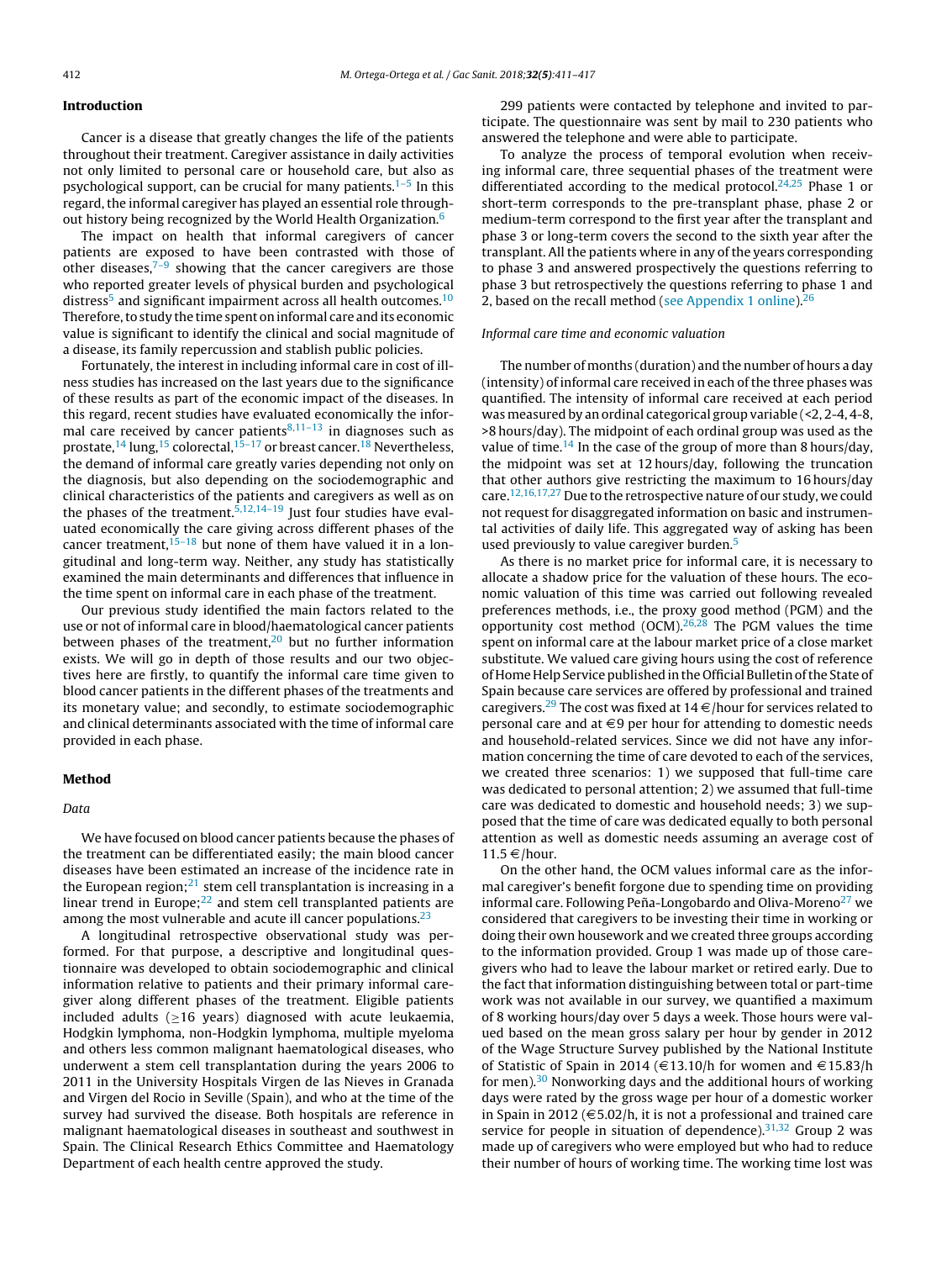valued using the mean gross salary per hour by gender, as group 1. The rest of the hours of care of working days and the hours of nonworking days were also rated as group 1. Group 3 was made up of caregivers who were not in the labour market (housewives, retirees and unemployed) and employed caregivers who did not have to reduce their working hours, take early retirement and or abandon their job. The hours of informal care of working days and nonworking days were valued to  $\in$  5.02/h, as group 1.<sup>[31,32](#page-6-0)</sup> Daily, monthly and total economic value of informal care were obtained by multiplying the number of hours by its cost according to the method used. All costs are given in Euros as of 2012.

#### Statistical analysis

A descriptive analysis of the characteristics of patients and their informal caregivers was performed. We differentiated between static variables (those that remain constant over time): age, sex, marital status, educational level, diagnosis, type of transplantation, relation to cancer patient, early retirement or abandonment of the job; and dynamic variables (those that vary over time): health status, recruitment of a formal caregiver, employment situation of the patient, reduction of the working hours of the caregiver and the number of months and hours of informal care received.

According to the second objective, three logistic regression models were calculated, given the character of the dependent variables and the interpretative power of the models. $33$  Specifically, two ordered logistic regression models were estimated in phase 1 and 2 due to the ordinal nature of the dependent variable (number of hours of informal care received: <2, 2-4, 4-8, >8 hours/day) and a binary logistic regression was applied in phase 3 due to the reduced variability of the dependent variable (<2, >2 hours/day). A description of the dependent and independent variables in the statistical models can be found in the [Appendix](#page-5-0) [2](#page-5-0) [online.](#page-5-0) Marginal effects were estimated on those independent sociodemographic and clinical variables whose parameters were statistically significant. The statistical program Stata 12.0 was used.

#### Results

A total of 139 questionnaires were received (60.43% response rate) of which 123 patients reported having received informal care at some phase in the treatment (88.49% of survey respondents). 51.22% (n = 63) of the patients were male and the average age was 46. Descriptive static and dynamic variables of patients and informal caregivers are shown in Tables 1 and 2.

The average number of estimated months of care was around 8 during the short-term and 7 during the medium-term. More than  $50\%$  (n=64) of the patients reported receiving more than 8 hours/day of informal care in the pre-transplant phase ([Table](#page-3-0) 2). This may be due to the aggressiveness of the chemotherapy treatment to which the patient is subjected diminishing their health status. During the first year after the transplant, the daily hours of informal care are more than 8 in  $39.02\%$  (n=48) of cases and between 2-4 hours/day in 24.39% of cases (n = 30). This variation may be due to possible complications after the transplant in some patients. However, in phase 3, 66.67% (n = 82) of patients reported having received less than 2 hours of care per day. The progressive reduction in time of informal care is related to health status in each phase of the treatment as we will see in the logistics model, but also [Table](#page-3-0) 3 reflects that patients who had a bad or very bad state of health reported receiving more than 8 hours of care a day in the short and medium term. However, in the long-term, patients with very bad or bad health status received between 2-4 hours of care a day. This can be justified by the physical and psychological

#### Table 1

Characteristics of patients and their informal caregivers.

| Patients                                        | $n(\%)$                   |
|-------------------------------------------------|---------------------------|
| Total                                           | 123 (100.00)              |
| Gender                                          |                           |
| Male                                            | 63 (51.22)                |
| Female                                          | 60 (48.78)                |
| Age at transplant (Mean; S.D.; Mín-Máx)         | 46.42; 13.93; 17.00-67.00 |
|                                                 |                           |
| Marital Status                                  |                           |
| With partner                                    | 86 (69.92)                |
| Without partner                                 | 37 (30.08)                |
| <b>Educational level</b>                        |                           |
| Low                                             | 46 (37.40)                |
| Medium                                          | 41 (33.33)                |
| High                                            | 36 (29.27)                |
| Diagnosis                                       |                           |
| Acute leukaemia                                 | 32 (26.02)                |
| Hodgkin lymphoma/non-Hodgkin lymphoma           | 40 (32.52)                |
| Multiple myeloma                                | 36 (29.27)                |
| Other <sup>a</sup>                              | 15 (12.20)                |
|                                                 |                           |
| Type of transplantation by donor                |                           |
| Autologous                                      | 78 (63.41)                |
| Related allogeneic                              | 32 (26.02)                |
| Unrelated allogeneic                            | 13 (10.57)                |
| Years since transplantation (Mean; SD; Mín-Máx) | 3.05; 1.60; 1.00; 6.00    |
| Primary informal caregivers <sup>b</sup>        | $n(\%)$                   |
|                                                 |                           |
| Total                                           | 123 (100.00)              |
| Gender                                          |                           |
| Male                                            | 32 (26.02)                |
| Female                                          | 91 (73.98)                |
| Employment status before the diagnosis          |                           |
| Employed                                        | 59 (47.97)                |
| Unemployed                                      | 13 (10.57)                |
| Retired                                         | 15 (12.20)                |
| Housewife                                       | 34 (27.64)                |
| Other                                           | 2(1.63)                   |
|                                                 |                           |
| Relation to cancer patient                      |                           |
| Partner                                         | 70 (56.91)                |
| Not partner <sup>c</sup>                        | 53 (43.09)                |
| Early retirement/leave the job to provide care  |                           |
| Yes                                             | 14 (11.38)                |
| No                                              | 108 (87.80)               |
|                                                 |                           |
| Missing data                                    | 1(0.82)                   |

SD: standard deviation.

<sup>a</sup> Myelodysplastic syndrome, chronic myeloid leukaemia, chronic lymphocytic leukaemia, and others less common diseases.

b Primary informal caregiver is the same person along different phases of the treatment.

<sup>c</sup> Parents, children, siblings, other member of the family or friend.

exhaustion of the informal caregivers themselves over time given the intensity in care during the previous phases. $9,34$ 

The average monetary valuation of the hours of informal care received during the pre-transplantation phase translates into a value of  $\in$ 3,409,  $\in$ 2,800 and  $\in$ 2,192 per month using the PGM, in cases where the hours of care received are made up entirely of personal care, domestic care and at home, or a mix of both respectively. This value is rounded up to  $\epsilon$ 1,505/month using the OCM [\(Table](#page-4-0) 4). This monetary value drops significantly in the second and third phase as a consequence of the reduction in the number of hours of care, ranged from  $\epsilon$ 854/month to  $\epsilon$ 701/month using the PGM to 393  $\in$ /month by using the OCM in the third phase ([Table](#page-4-0) 4).

[Table](#page-4-0) 5 shows the determinants associated with the number of hours of informal care received by the patients during phase 1 and 2. Variables whose estimated parameters were statistically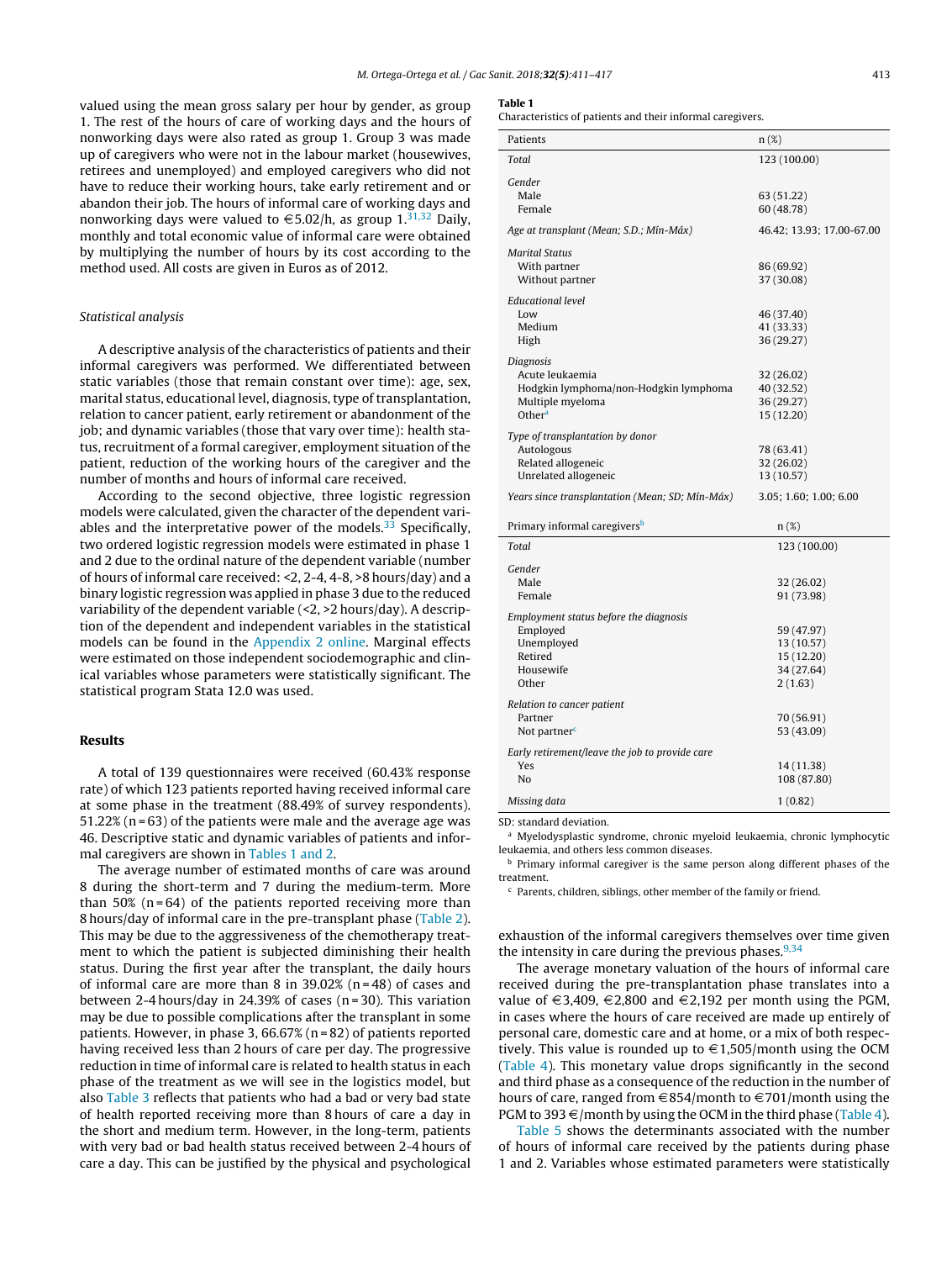## <span id="page-3-0"></span>Table 2

Characteristics of patients and their informal caregivers. Dynamic variables.

| Patients                                  | $n(\%)$         | Phase 1: Pre-trasplant |    | Phase 2: $1^\circ$ year after transplant<br>$n(\%)$ |            | $n(\%)$                  | Phase 3: $2^{\circ}$ -6 $^{\circ}$ year after trasplant |          |
|-------------------------------------------|-----------------|------------------------|----|-----------------------------------------------------|------------|--------------------------|---------------------------------------------------------|----------|
|                                           |                 |                        |    |                                                     |            |                          |                                                         |          |
| Informal care hours received              |                 |                        |    |                                                     |            |                          |                                                         |          |
| <2 hours/day                              |                 | 15(12.19)              |    | 22 (17.89)                                          |            |                          | 82 (66.67)                                              |          |
| 2-4 hours/day                             |                 | 17(13.82)              |    | 30(24.39)                                           |            |                          | 15(12.19)                                               |          |
| 4-8 hours/day                             |                 | 22 (17.89)             |    | 18 (14.63)                                          |            | 12(9.76)                 |                                                         |          |
| >8 hours/day                              |                 | 64 (52.03)             |    | 48 (39.02)                                          |            |                          | 9(7.31)                                                 |          |
| Missing data                              |                 | 5(4.07)                |    | 5(4.07)                                             |            |                          | 5(4.07)                                                 |          |
| Informal care months received (Mean (SD)) |                 | 7.92(5.72)             |    | 7.33(4.68)                                          |            | $\overline{\phantom{0}}$ |                                                         |          |
| Formal care                               |                 |                        |    |                                                     |            |                          |                                                         |          |
| Yes                                       |                 | 11(8.94)               |    | 10(8.13)                                            |            |                          | 8(6.50)                                                 |          |
| N <sub>o</sub>                            |                 | 112 (91.06)            |    | 113 (91.87)                                         |            | 115 (93.50)              |                                                         |          |
| Work status                               |                 |                        |    |                                                     |            |                          |                                                         |          |
| Employed                                  |                 | 86 (69.92)             |    | 34 (27.64)                                          |            |                          | 26(21.14)                                               |          |
| Not employed <sup>a</sup>                 |                 | 37 (30.08)             |    | 89 (72.36)                                          |            |                          | 97 (78.86)                                              |          |
| Self-reported health status               |                 |                        |    |                                                     |            |                          |                                                         |          |
| Bad/very bad                              |                 | 48 (39.02)             |    | 22 (17.89)                                          |            | 10(8.13)                 |                                                         |          |
| Regular                                   |                 | 50(40.65)              |    | 53 (43.09)                                          |            |                          | 36 (29.27)                                              |          |
| Good/very good                            |                 | 25(20.33)              |    | 48 (39.02)                                          |            |                          | 77 (62.60)                                              |          |
| Primary informal caregiver<br>n           | Mean(SD)        | Min-Max                | n  | Mean (SD)                                           | Min-Max    | $\mathbf n$              | Mean(SD)                                                | Min-Max  |
|                                           |                 |                        |    |                                                     |            |                          |                                                         |          |
| Reduction working days<br>31              | 73.87 (90.03)   | $0 - 365$              | 34 | 39.00 (79.32)                                       | $0 - 365$  | 35                       | 0.89(3.24)                                              | $0 - 15$ |
| Reduction working hours<br>36             | 123.75 (383.98) | 0-1500                 | 35 | 199.32 (488.45)                                     | $0 - 1825$ | 36                       | 0.16(0.69)                                              | $0 - 3$  |

SD: standard deviation.

<sup>a</sup> Housework, student, pensioner, unemployed, other.

#### Table 3

Daily hours of informal care distribution by self-reported health status (number and percentage of patients).

|                                                          | Daily hours of informal care |              |              |              |  |  |  |  |  |
|----------------------------------------------------------|------------------------------|--------------|--------------|--------------|--|--|--|--|--|
|                                                          | $\langle$ 2                  | $4 - 2$      | $8 - 4$      | >8           |  |  |  |  |  |
| Phase 1: pre-transplant                                  |                              |              |              |              |  |  |  |  |  |
| Very bad/bad                                             | 1(2.21%)                     | 3(6.67%)     | 7(15.56%)    | 34 (75.56%)  |  |  |  |  |  |
| Regular                                                  | 6(12.5%)                     | 8 (16.67%)   | 13 (27.08%)  | 21 (43.75%)  |  |  |  |  |  |
| Good/very good                                           | 8 (32%)                      | $6(24.00\%)$ | $2(8.00\%)$  | $9(36.00\%)$ |  |  |  |  |  |
| Phase 2: $1^{\circ}$ year after transplant               |                              |              |              |              |  |  |  |  |  |
| Very bad/bad                                             | 1(4.55%)                     | 2(9.09%)     | 4(18.18%)    | 15 (68.18%)  |  |  |  |  |  |
| Regular                                                  | 6(11.76%)                    | 15 (29.42%)  | 6(11.76%)    | 24 (47.06%)  |  |  |  |  |  |
| Good/very good                                           | 15 (33.33%)                  | 13 (28.89%)  | 8 (17.78%)   | $9(20.00\%)$ |  |  |  |  |  |
| Phase 3: $2^{\circ}$ -6 $^{\circ}$ year after transplant |                              |              |              |              |  |  |  |  |  |
| Very bad/bad                                             | $0(0.00\%)$                  | $5(50.00\%)$ | $2(20.00\%)$ | $3(30.00\%)$ |  |  |  |  |  |
| Regular                                                  | 18 (51.43%)                  | $7(20.00\%)$ | 6(17.14%)    | 4(11.43%)    |  |  |  |  |  |
| Good/very good                                           | 64 (87.67%)                  | $3(4.11\%)$  | 4(5.48%)     | 2(2.74%)     |  |  |  |  |  |

significant were the type of diagnosis, the health status and the level of education of the patient (results of models in [Appendix](#page-5-0) [3](#page-5-0) [online\).](#page-5-0) The likelihood of receiving more than eight hours of informal care during the pre-transplant phase is 22% higher in patients diagnosed with acute leukaemia than in patients diagnosed with lymphoma. This is due to their chemotherapy treatment which is much more aggressive than the rest of diagnoses in this phase. $1,35$  No significant differences between the lymphoma and the rest of diagnoses are shown. On the contrary, during the first year, the diagnosis is not a relevant determinant, its effect being absorbed by the type of transplant, which takes centre stage in this phase. Patients who have undergone an unrelated allogeneic transplant were 33.5% more likely to receive more than 8 hours of care, compared to patients who have received an autologous transplantation. This is due to the complications associated with this type of transplant, such as infections, respiratory and cardiovascular diseases or graft-versus-host disease. In the long-term [\(Table](#page-5-0) 6) the patients with multiple myeloma are the ones who are 26.7% more likely to receive more than 2 hours compared with patients diagnosed with lymphoma. The justification is that, while their current treatment has substantially improved in recent years, the probability of relapsing into the disease 3-4 years after the transplant is  $90\%,^{35}$  $90\%,^{35}$  $90\%,^{35}$  so the long-term care need is greater. On the contrary, the majority of patients who survive acute leukaemia will get back to a satisfactory level of physical, emotional well-being and daily activity.[1](#page-5-0)

Regarding the state of health, those patients who show a good or very good health status in the phase 1 and 2 are 32% and 25.9% more likely to receive less than 2 hours of informal care in these phases compared with those patients who have a bad or very bad health status [\(Table](#page-4-0) 5). Data shows that there is a decreasing trend in the probability of receiving more number of hours of care for these patients. At long term, patients who show a better health status are 45.8% less likely to receive more than 2 hours than those who show worse health status ([Table](#page-5-0) 6).

Finally, a third relevant variable is the educational level [\(Table](#page-4-0) 5). In regards to this, those patients with high educational level are 11.3% more likely to receive less than 2 hours of daily care during the pre-transplant than those that have a low educational level, and a minor probability of 20.1% of receiving more than 8 hours/day. In the first year after the transplantation the significance of influence is maintained, however, from the first year onwards, the educational level is not statistically significant, while other determinants such as marital status and age were, as explained in a previous study.<sup>[20](#page-6-0)</sup>

#### Discussion

We found that primary informal care varies greatly between stages of the treatment. In our study, blood cancer patients receive more than 8 hours per day during the pre-transplant period (52.03% of the patients), but there is a progressive reduction of the number of hours received between phases, being lowest in the longterm. Therefore, the economic value associated with such care varies seriously between phases. These results were expected as the first and second periods involve aggressive treatments, complications, days of hospitalization and worse health status. The figure of formal caregiver is referred to as a complement in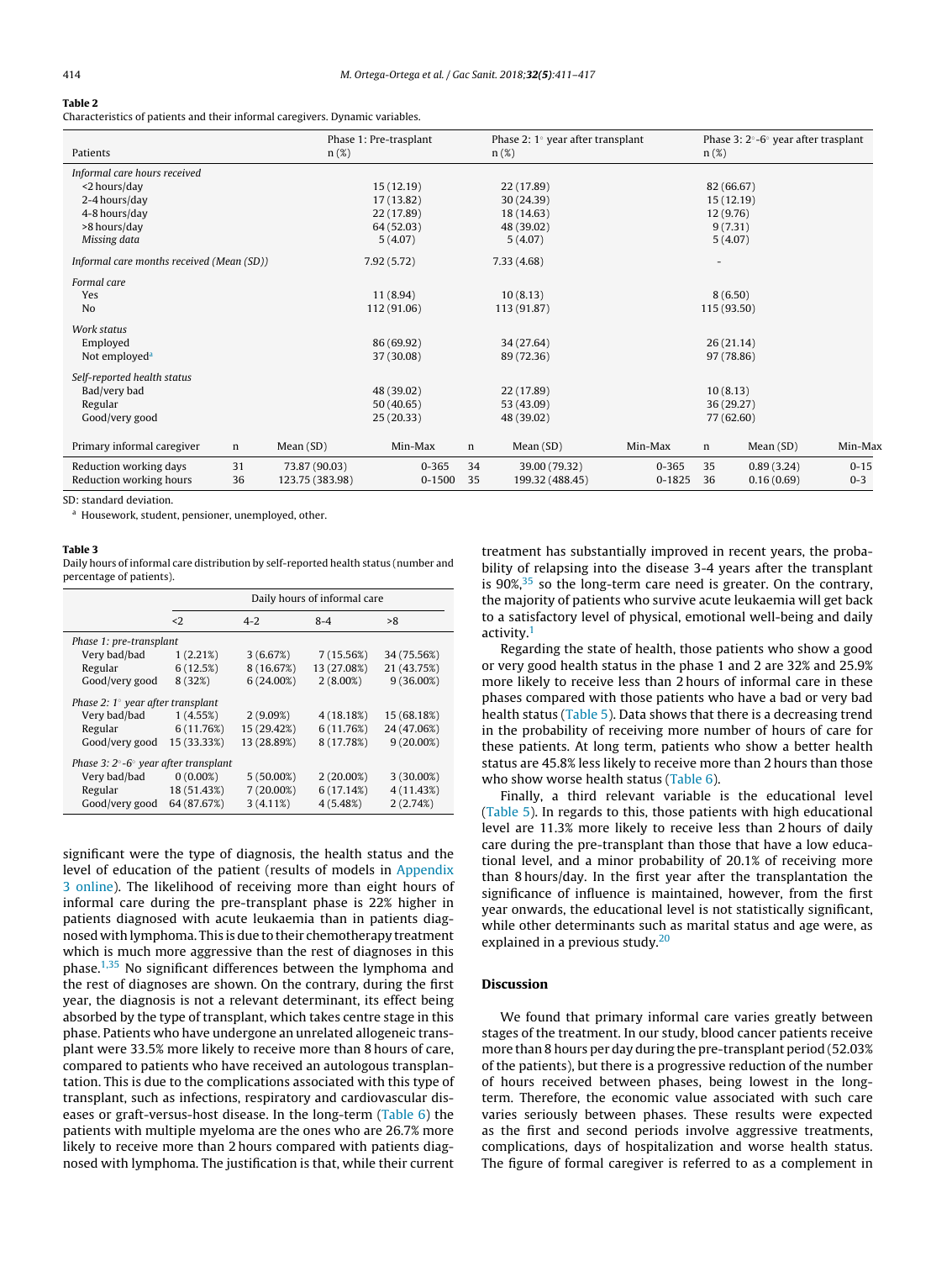<span id="page-4-0"></span>less than 10% of patients given that both caregivers were caring at the same time, hence we follow the line of other works and highlight the relevance of the informal caregiver in cancer patients.[3,10,15–17,20,34](#page-5-0)

Several limitations of this study should also be noted. Firstly, the analysis was performed in patients diagnosed with haematologic neoplasm who had undergone stem cell transplantation as a minimum in the previous year. This selection was done with the aim of analysing the informal care received not only at the phase of chemotherapy but in the transplantation phases characterized by health complications. Secondly, the recall method used in the questionnaire is not as reliable as a diary-based method given that the patients had to remember the amount of care received. Therefore, there could be a bias based on the memory. However, it is the best method given our study design.<sup>[26](#page-6-0)</sup> In order to reduce the possible bias, intervals in the hours of care questions were established. A third limitation refers to the response bias which reduces the sample. Further studies with larger samples and different types of cancer are expected in order to expand and compare the results described.

#### Table 4

Economic value of informal care per haematologic cancer patient and phase of the treatment.<sup>a</sup>

|                         |                                              | Phase 1: Pre-trasplant |             |        | Phase $2:1^{\circ}$ year after trasplant | Phase 3: 2°-6° year after trasplant |        |          |
|-------------------------|----------------------------------------------|------------------------|-------------|--------|------------------------------------------|-------------------------------------|--------|----------|
|                         | Daily                                        | Monthly                | Total       | Daily  | Monthly                                  | Total                               | Daily  | Monthly  |
|                         | Proxy good method Scenario 1 (14 $\in$ /h)   |                        |             |        |                                          |                                     |        |          |
| Mean                    | 113.66                                       | 3.409.83               | 28.961.42   | 92.90  | 2.786.95                                 | 24.805.13                           | 28.47  | 854.24   |
| (SE)                    | (5.82)                                       | (174.76)               | (2,426.17)  | (6.13) | (183.78)                                 | (2,200.50)                          | (4.44) | (133.26) |
|                         | Proxy good method Scenario 2 (11.5 $\in$ /h) |                        |             |        |                                          |                                     |        |          |
| Mean                    | 93.36                                        | 2.800.93               | 23.789.73   | 76.31  | 2.289.28                                 | 20.375.64                           | 18.31  | 549.15   |
| (SE)                    | (4.79)                                       | (143.55)               | (1,992.93)  | (5.03) | (150.96)                                 | (1,807.55)                          | (2.86) | (85.67)  |
|                         | Proxy good method Scenario 3 (9 $\in$ /h)    |                        |             |        |                                          |                                     |        |          |
| Mean                    | 73.07                                        | 2.192.03               | 18.618.05   | 59.72  | 1.791.61                                 | 15.946.15                           | 23.39  | 701.69   |
| (SE)                    | (3.75)                                       | (112.35)               | (1,559.68)  | (3.94) | (118.14)                                 | (1,414.61)                          | (3.65) | (109.46) |
| Opportunity cost method |                                              |                        |             |        |                                          |                                     |        |          |
| Mean                    | 51.79                                        | 1.505.18               | 12.515.32   | 42.41  | 1.223.24                                 | 11.122.59                           | 14.11  | 393.79   |
| (SE)                    | (3.33)                                       | (91.85)                | (1, 121.99) | (3.49) | (95.41)                                  | (1,128.89)                          | (2.58) | (68.25)  |

#### <sup>a</sup> Average cost.

#### Table 5

Determinants associated with the number of hours of informal care during phase 1 and phase 2.

|                                                                                 | <2 hours/day                                          |                         |                | 2-4 hours/day                                         |                         | 4-8 hours/day                                         |                         | >8 hours/day                                 |                         |
|---------------------------------------------------------------------------------|-------------------------------------------------------|-------------------------|----------------|-------------------------------------------------------|-------------------------|-------------------------------------------------------|-------------------------|----------------------------------------------|-------------------------|
| Phase 1: Pre-trasplant <sup>a</sup>                                             | dy/dx(SD)                                             | p-value                 |                | dy/dx(SD)                                             | p-value                 | dy/dx(SD)                                             | p-value                 | dy/dx(SD)                                    | p-value                 |
| Diagnosis (ref. lymphoma)<br>Acute leukaemia<br>Multiple myeloma<br>Other       | $-0.099(0.039)$<br>$-0.057(0.046)$<br>$-0.067(0.046)$ | 0.011<br>0.207<br>0.146 |                | $-0.076(0.034)$<br>$-0.041(0.034)$<br>$-0.053(0.044)$ | 0.024<br>0.226<br>0.223 | $-0.045(0.025)$<br>$-0.023(0.023)$<br>$-0.032(0.034)$ | 0.071<br>0.304<br>0.343 | 0.220(0.085)<br>0.121(0.098)<br>0.153(0.120) | 0.010<br>0.218<br>0.202 |
| Health status (ref. very bad/bad)<br>Regular<br>Good/very good                  | 0.129(0.047)<br>0.320(0.087)                          | 0.006<br>0.000          |                | 0.076(0.026)<br>0.120(0.036)                          | 0.004<br>0.001          | 0.044(0.020)<br>0.006(0.026)                          | 0.027<br>0.811          | $-0.249(0.779)$<br>$-0.446(0.074)$           | 0.001<br>0.000          |
| Education level (ref. low)<br>Medium<br>High                                    | 0.006(0.048)<br>0.113(0.063)                          | 0.895<br>0.071          |                | 0.004(0.032)<br>0.063(0.031)                          | 0.894<br>0.044          | 0.002(0.015)<br>0.025(0.132)                          | 0.892<br>0.058          | $-0.013(0.095)$<br>$-0.201(0.095)$           | 0.894<br>0.034          |
| N<br>LR $\chi^2$<br>Prob > $\chi^2$<br>Pseudo $R^2$                             | 118<br>34.42<br>0.000<br>0.123                        |                         |                |                                                       |                         |                                                       |                         |                                              |                         |
| Phase 2: $1^{\circ}$ year after trasplant <sup>b</sup>                          | dy/dx(SD)                                             |                         | p-value        | dy/dx(SD)                                             | p-value                 | dy/dx(SD)                                             | p-value                 | dy/dx(SD)                                    | p-value                 |
| Transplantation (ref. autologous)<br>Related allogeneic<br>Unrelated allogeneic | 0.008(0.069)<br>$-0.149(0.048)$                       |                         | 0.910<br>0.002 | 0.004(0.036)<br>$-0.145(0.069)$                       | 0.908<br>0.034          | 0.000(0.004)<br>$-0.040(0.039)$                       | 0.917<br>0.304          | 0.012(0.101)<br>0.335(0.143)                 | 0.909<br>0.019          |
| Health status (ref. very bad/bad)<br>Regular<br>Good/very good                  | 0.079(0.071)<br>0.259(0.084)                          |                         | 0.271<br>0.002 | 0.037(0.027)<br>0.119(0.036)                          | 0.180<br>0.001          | $-0.002(0.005)$<br>$-0.021(0.019)$                    | 0.637<br>0.272          | $-0.113(0.096)$<br>$-0.358(0.091)$           | 0.238<br>0.000          |
| Education level (ref. low)<br>Medium<br>High                                    | 0.104(0.063)<br>0.243(0.081)                          |                         | 0.103<br>0.003 | 0.045(0.024)<br>0.081(0.029)                          | 0.057<br>0.006          | $-0.005(0.008)$<br>$-0.033(0.021)$                    | 0.483<br>0.111          | $-0.143(0.080)$<br>$-0.291(0.075)$           | 0.072<br>0.000          |
| N<br>LR $\chi^2$<br>Prob > $\chi^2$<br>Pseudo $R^2$                             | 118<br>39.97<br>0.000<br>0.129                        |                         |                |                                                       |                         |                                                       |                         |                                              |                         |

SD: standard deviation.

Dependent variable: Number of hours of informal care per day. Independent variables<sup>a</sup>: age at transplant, gender and marital status of the patient, and caregiver's gender and employment status. Independent variables<sup>b</sup>: diagnosis, age at transplant, gender and marital status of the patient, and caregiver's gender and employment status.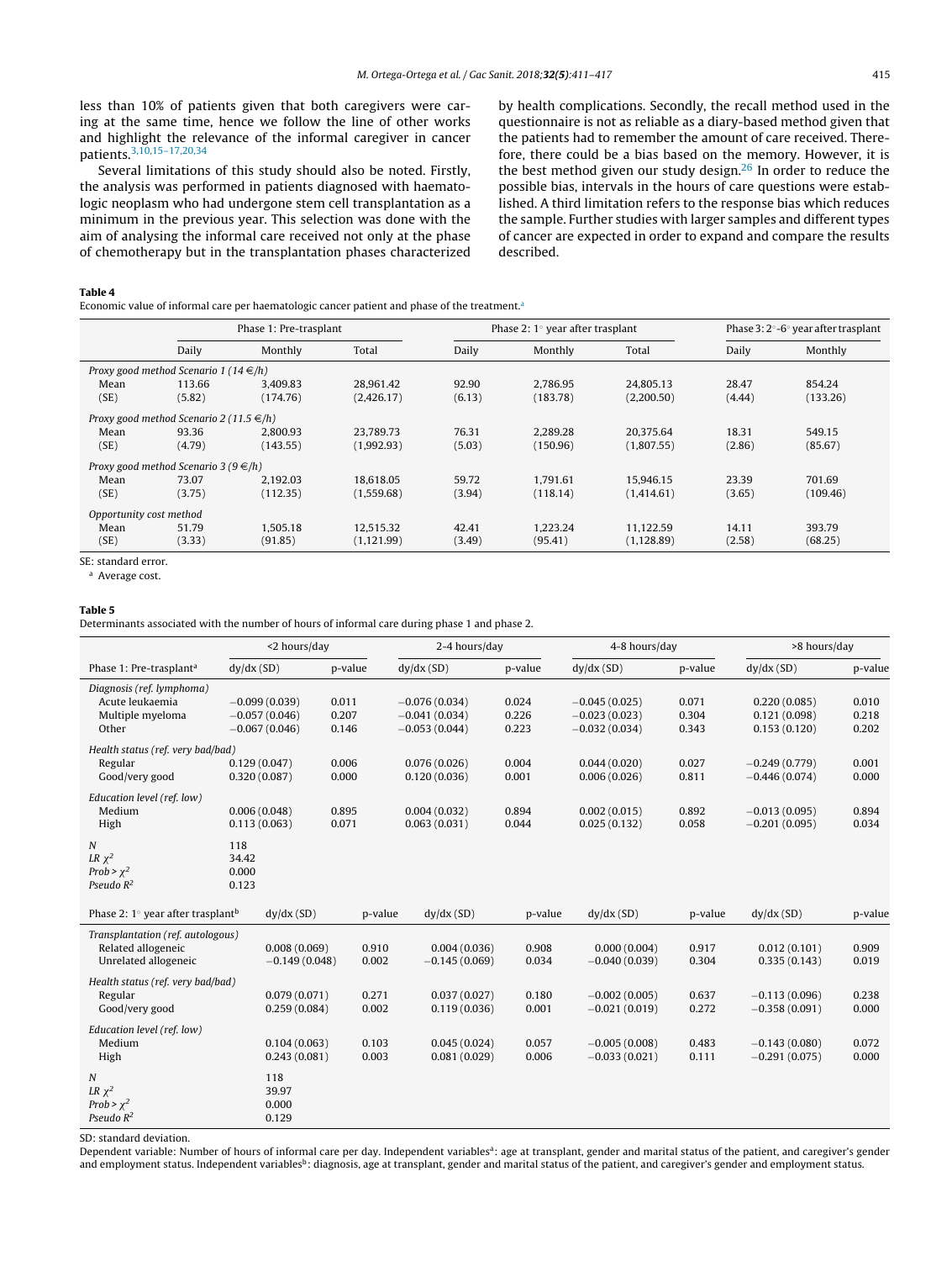#### <span id="page-5-0"></span>Table 6

Determinants associated with the number of hours of informal care during phase 3.

|                                                 |                                              | > 2 hours/day                                |                         |
|-------------------------------------------------|----------------------------------------------|----------------------------------------------|-------------------------|
|                                                 |                                              | dy/dx(SD)                                    | p-value                 |
| Diagnosis (ref.<br>lymphoma)                    | Acute leukaemia<br>Multiple myeloma<br>Other | 0.099(0.147)<br>0.267(0.108)<br>0.150(0.141) | 0.501<br>0.013<br>0.287 |
| Health status (ref.<br>bad/very<br>bad/regular) | Good/Very good                               | $-0.458(0.083)$                              | 0.000                   |
| Marital Status (ref.<br>without partner)        | With partner                                 | $-0.205(0.105)$                              | 0.051                   |
| Age at transplant                               |                                              | 0.008(0.004)                                 | 0.040                   |
| N                                               |                                              | 113                                          |                         |
| LR $\chi^2$                                     |                                              | 49.21                                        |                         |
| Prob > $\chi^2$                                 |                                              | 0.000                                        |                         |
| Pseudo $R^2$                                    |                                              | 0.356                                        |                         |

SD: standard deviation.

Dependent variable: To receive more than 2 hours of informal care per day. Independent variables: type of transplantation, education level and gender of the patient, and caregiver's gender and employment status.

This is the first study which analyses the longitudinal and dynamic way the informal care provided in the long-term to cancer patients, specifically on blood cancer patients. Few studies have explored the impact of informal care to cancer patients applying two alternative valuation approaches to value the time cost, hence our results could be used in economic evaluations on health technology assessment on haematological cancer (data hitherto unknown). Furthermore, these results can be relevant worldwide for the design of private insurances of cancer and the design of programs by public decision-makers to establish economic forecasts in the case of a non-availability of informal caregivers.

#### What is known about the topic?

Informal care varies greatly between phases of the treatment, mostly in cancer patients. However, few information exits according to the progress of the informal care over the time, none regarding cancer and specifically blood cancer, maybe because of the difficulty to get primary information.

#### What does this study add to the literature?

Significant caring time and economic value are associated with informal care in blood cancer patients mainly during the first and second phase of the treatment. Sociodemographic and clinical factors are associated with each phase of the treatment. These results will be very useful for the design of private insurances of cancer and future policies by public decisionmakers.

#### Editor in charge

Miguel Ángel Negrín Hernández.

#### Transparency declaration

The corresponding author on behalf of the other authors guarantee the accuracy, transparency and honesty of the data and information contained in the study, that no relevant information has been omitted and that all discrepancies between authors have been adequately resolved and described.

#### Authorship contributions

M. Ortega-Ortega was the principal researcher, took primary responsibility for the paper and collected the data. R. Montero-Granados, J.D. Jiménez-Aguilera and M. Ortega-Ortega analyzed, interpreted and discussed the results. M. Ortega-Ortega wrote the first draft of the manuscript and the rest of the authors helped in the successive reviews up to the final version. All the authors have approved the final version.

#### Funding

None.

#### Conflicts of interest

None.

#### Acknowledgements

This work has been done thanks to a doctoral scholarship funded by the European Regional Development Fund and the Ministry of Innovation, Science and Enterprise of the Andalusian regional government (Spain). The authors would like to thank the collaboration of the Haematological Department of the University Hospital Virgen de las Nieves (Granada, Spain) and University Hospital Virgen del Rocío (Seville, Spain), specially Antonio Romero-Aguilar, MD, and Ildefonso Espigado-Tocino, MD, for their support and the critical and medical role they played in this work. We are also grateful to Raúl del Pozo Rubio, PhD, for his support and constructive comments. The authors also would like to thank the participation of all the patients that voluntarily answered the questionnaire and have made this study possible. Also, to all of them who were too ill to response it. They inspired this research.

This work has received the award for best poster at the Spanish Annual XXXV Conference on Health Economics.

#### Appendix A. Supplementary data

Supplementary data associated with this article can be found, in the online version, at [doi:10.1016/j.gaceta.2017.02.006](http://dx.doi.org/10.1016/j.gaceta.2017.02.006).

#### References

- 1. [Redaelli](http://refhub.elsevier.com/S0213-9111(17)30094-8/sbref0180) [A,](http://refhub.elsevier.com/S0213-9111(17)30094-8/sbref0180) [Stephens](http://refhub.elsevier.com/S0213-9111(17)30094-8/sbref0180) [JM,](http://refhub.elsevier.com/S0213-9111(17)30094-8/sbref0180) [Brandt](http://refhub.elsevier.com/S0213-9111(17)30094-8/sbref0180) [S,](http://refhub.elsevier.com/S0213-9111(17)30094-8/sbref0180) [et](http://refhub.elsevier.com/S0213-9111(17)30094-8/sbref0180) [al.](http://refhub.elsevier.com/S0213-9111(17)30094-8/sbref0180) [Short-](http://refhub.elsevier.com/S0213-9111(17)30094-8/sbref0180) [and](http://refhub.elsevier.com/S0213-9111(17)30094-8/sbref0180) [long-term](http://refhub.elsevier.com/S0213-9111(17)30094-8/sbref0180) [effects](http://refhub.elsevier.com/S0213-9111(17)30094-8/sbref0180) [of](http://refhub.elsevier.com/S0213-9111(17)30094-8/sbref0180) [acute](http://refhub.elsevier.com/S0213-9111(17)30094-8/sbref0180) [myeloid](http://refhub.elsevier.com/S0213-9111(17)30094-8/sbref0180) [leukemia](http://refhub.elsevier.com/S0213-9111(17)30094-8/sbref0180) [on](http://refhub.elsevier.com/S0213-9111(17)30094-8/sbref0180) [patient](http://refhub.elsevier.com/S0213-9111(17)30094-8/sbref0180) [health-related](http://refhub.elsevier.com/S0213-9111(17)30094-8/sbref0180) [quality](http://refhub.elsevier.com/S0213-9111(17)30094-8/sbref0180) [of](http://refhub.elsevier.com/S0213-9111(17)30094-8/sbref0180) [life.](http://refhub.elsevier.com/S0213-9111(17)30094-8/sbref0180) [Cancer](http://refhub.elsevier.com/S0213-9111(17)30094-8/sbref0180) [Treat](http://refhub.elsevier.com/S0213-9111(17)30094-8/sbref0180) [Rev.](http://refhub.elsevier.com/S0213-9111(17)30094-8/sbref0180) [2004;30:103–17.](http://refhub.elsevier.com/S0213-9111(17)30094-8/sbref0180)
- 2. [Bieri](http://refhub.elsevier.com/S0213-9111(17)30094-8/sbref0185) [S,](http://refhub.elsevier.com/S0213-9111(17)30094-8/sbref0185) [Roosnek](http://refhub.elsevier.com/S0213-9111(17)30094-8/sbref0185) [E,](http://refhub.elsevier.com/S0213-9111(17)30094-8/sbref0185) [Helg](http://refhub.elsevier.com/S0213-9111(17)30094-8/sbref0185) [C,](http://refhub.elsevier.com/S0213-9111(17)30094-8/sbref0185) [et](http://refhub.elsevier.com/S0213-9111(17)30094-8/sbref0185) [al.](http://refhub.elsevier.com/S0213-9111(17)30094-8/sbref0185) [Quality](http://refhub.elsevier.com/S0213-9111(17)30094-8/sbref0185) [of](http://refhub.elsevier.com/S0213-9111(17)30094-8/sbref0185) [life](http://refhub.elsevier.com/S0213-9111(17)30094-8/sbref0185) [and](http://refhub.elsevier.com/S0213-9111(17)30094-8/sbref0185) [social](http://refhub.elsevier.com/S0213-9111(17)30094-8/sbref0185) [integration](http://refhub.elsevier.com/S0213-9111(17)30094-8/sbref0185) [after](http://refhub.elsevier.com/S0213-9111(17)30094-8/sbref0185) [allo](http://refhub.elsevier.com/S0213-9111(17)30094-8/sbref0185)[geneic](http://refhub.elsevier.com/S0213-9111(17)30094-8/sbref0185) [hematopoietic](http://refhub.elsevier.com/S0213-9111(17)30094-8/sbref0185) [SCT.](http://refhub.elsevier.com/S0213-9111(17)30094-8/sbref0185) [Bone](http://refhub.elsevier.com/S0213-9111(17)30094-8/sbref0185) [Marrow](http://refhub.elsevier.com/S0213-9111(17)30094-8/sbref0185) [Transplant.](http://refhub.elsevier.com/S0213-9111(17)30094-8/sbref0185) [2008;42:819–27.](http://refhub.elsevier.com/S0213-9111(17)30094-8/sbref0185)
- 3. [Romito](http://refhub.elsevier.com/S0213-9111(17)30094-8/sbref0190) [F,](http://refhub.elsevier.com/S0213-9111(17)30094-8/sbref0190) [Goldzweig](http://refhub.elsevier.com/S0213-9111(17)30094-8/sbref0190) [G,](http://refhub.elsevier.com/S0213-9111(17)30094-8/sbref0190) [Cormio](http://refhub.elsevier.com/S0213-9111(17)30094-8/sbref0190) [C,](http://refhub.elsevier.com/S0213-9111(17)30094-8/sbref0190) [et](http://refhub.elsevier.com/S0213-9111(17)30094-8/sbref0190) [al.](http://refhub.elsevier.com/S0213-9111(17)30094-8/sbref0190) [Informal](http://refhub.elsevier.com/S0213-9111(17)30094-8/sbref0190) [caregiving](http://refhub.elsevier.com/S0213-9111(17)30094-8/sbref0190) [for](http://refhub.elsevier.com/S0213-9111(17)30094-8/sbref0190) [cancer](http://refhub.elsevier.com/S0213-9111(17)30094-8/sbref0190) [patients.](http://refhub.elsevier.com/S0213-9111(17)30094-8/sbref0190) [Cancer.](http://refhub.elsevier.com/S0213-9111(17)30094-8/sbref0190) [2013;119](http://refhub.elsevier.com/S0213-9111(17)30094-8/sbref0190) [\(Suppl](http://refhub.elsevier.com/S0213-9111(17)30094-8/sbref0190) [11\):2160](http://refhub.elsevier.com/S0213-9111(17)30094-8/sbref0190)–[9.](http://refhub.elsevier.com/S0213-9111(17)30094-8/sbref0190)
- 4. [Cooke](http://refhub.elsevier.com/S0213-9111(17)30094-8/sbref0195) [L,](http://refhub.elsevier.com/S0213-9111(17)30094-8/sbref0195) [Grant](http://refhub.elsevier.com/S0213-9111(17)30094-8/sbref0195) [M,](http://refhub.elsevier.com/S0213-9111(17)30094-8/sbref0195) [Eldredge](http://refhub.elsevier.com/S0213-9111(17)30094-8/sbref0195) [DH,](http://refhub.elsevier.com/S0213-9111(17)30094-8/sbref0195) [et](http://refhub.elsevier.com/S0213-9111(17)30094-8/sbref0195) [al.](http://refhub.elsevier.com/S0213-9111(17)30094-8/sbref0195) [Informal](http://refhub.elsevier.com/S0213-9111(17)30094-8/sbref0195) [caregiving](http://refhub.elsevier.com/S0213-9111(17)30094-8/sbref0195) [in](http://refhub.elsevier.com/S0213-9111(17)30094-8/sbref0195) [HCT](http://refhub.elsevier.com/S0213-9111(17)30094-8/sbref0195) [patients.](http://refhub.elsevier.com/S0213-9111(17)30094-8/sbref0195) [Eur](http://refhub.elsevier.com/S0213-9111(17)30094-8/sbref0195) [J](http://refhub.elsevier.com/S0213-9111(17)30094-8/sbref0195) [Oncol](http://refhub.elsevier.com/S0213-9111(17)30094-8/sbref0195) [Nurs.](http://refhub.elsevier.com/S0213-9111(17)30094-8/sbref0195) [2011;15:500](http://refhub.elsevier.com/S0213-9111(17)30094-8/sbref0195)–[7.](http://refhub.elsevier.com/S0213-9111(17)30094-8/sbref0195)
- 5. [Kim](http://refhub.elsevier.com/S0213-9111(17)30094-8/sbref0200) [Y,](http://refhub.elsevier.com/S0213-9111(17)30094-8/sbref0200) [Schulz](http://refhub.elsevier.com/S0213-9111(17)30094-8/sbref0200) [R.](http://refhub.elsevier.com/S0213-9111(17)30094-8/sbref0200) [Family](http://refhub.elsevier.com/S0213-9111(17)30094-8/sbref0200) [caregivers'](http://refhub.elsevier.com/S0213-9111(17)30094-8/sbref0200) [strains:](http://refhub.elsevier.com/S0213-9111(17)30094-8/sbref0200) [comparative](http://refhub.elsevier.com/S0213-9111(17)30094-8/sbref0200) [analysis](http://refhub.elsevier.com/S0213-9111(17)30094-8/sbref0200) [of](http://refhub.elsevier.com/S0213-9111(17)30094-8/sbref0200) [cancer](http://refhub.elsevier.com/S0213-9111(17)30094-8/sbref0200) [care](http://refhub.elsevier.com/S0213-9111(17)30094-8/sbref0200)[giving](http://refhub.elsevier.com/S0213-9111(17)30094-8/sbref0200) [with](http://refhub.elsevier.com/S0213-9111(17)30094-8/sbref0200) [dementia,](http://refhub.elsevier.com/S0213-9111(17)30094-8/sbref0200) [diabetes,](http://refhub.elsevier.com/S0213-9111(17)30094-8/sbref0200) [and](http://refhub.elsevier.com/S0213-9111(17)30094-8/sbref0200) [frail](http://refhub.elsevier.com/S0213-9111(17)30094-8/sbref0200) [elderly](http://refhub.elsevier.com/S0213-9111(17)30094-8/sbref0200) [caregiving.](http://refhub.elsevier.com/S0213-9111(17)30094-8/sbref0200) [J](http://refhub.elsevier.com/S0213-9111(17)30094-8/sbref0200) [Aging](http://refhub.elsevier.com/S0213-9111(17)30094-8/sbref0200) [Health.](http://refhub.elsevier.com/S0213-9111(17)30094-8/sbref0200) [2008;20:483](http://refhub.elsevier.com/S0213-9111(17)30094-8/sbref0200)–[503.](http://refhub.elsevier.com/S0213-9111(17)30094-8/sbref0200)
- 6. World Health Organization. Lessons for long-term care policy. The cross-cluster initiative on long-term care. WHO 2002. (Accessed 02/06/2016.) Available at: [http://whqlibdoc.who.int/hq/2002/WHO](http://whqlibdoc.who.int/hq/2002/WHO_NMH7CCL_02.1.pdf)\_NMH7CCL\_02.1.pdf
- 7. [Kim](http://refhub.elsevier.com/S0213-9111(17)30094-8/sbref0210) [Y,](http://refhub.elsevier.com/S0213-9111(17)30094-8/sbref0210) [Given](http://refhub.elsevier.com/S0213-9111(17)30094-8/sbref0210) [BA.](http://refhub.elsevier.com/S0213-9111(17)30094-8/sbref0210) [Quality](http://refhub.elsevier.com/S0213-9111(17)30094-8/sbref0210) [of](http://refhub.elsevier.com/S0213-9111(17)30094-8/sbref0210) [life](http://refhub.elsevier.com/S0213-9111(17)30094-8/sbref0210) [of](http://refhub.elsevier.com/S0213-9111(17)30094-8/sbref0210) [family](http://refhub.elsevier.com/S0213-9111(17)30094-8/sbref0210) [caregivers](http://refhub.elsevier.com/S0213-9111(17)30094-8/sbref0210) [of](http://refhub.elsevier.com/S0213-9111(17)30094-8/sbref0210) [cancer](http://refhub.elsevier.com/S0213-9111(17)30094-8/sbref0210) [survivors:](http://refhub.elsevier.com/S0213-9111(17)30094-8/sbref0210) [across](http://refhub.elsevier.com/S0213-9111(17)30094-8/sbref0210) [the](http://refhub.elsevier.com/S0213-9111(17)30094-8/sbref0210) [trajectory](http://refhub.elsevier.com/S0213-9111(17)30094-8/sbref0210) [of](http://refhub.elsevier.com/S0213-9111(17)30094-8/sbref0210) [the](http://refhub.elsevier.com/S0213-9111(17)30094-8/sbref0210) [illness.](http://refhub.elsevier.com/S0213-9111(17)30094-8/sbref0210) [Cancer.](http://refhub.elsevier.com/S0213-9111(17)30094-8/sbref0210) [2008;112](http://refhub.elsevier.com/S0213-9111(17)30094-8/sbref0210) [\(Suppl](http://refhub.elsevier.com/S0213-9111(17)30094-8/sbref0210) [11\):2556](http://refhub.elsevier.com/S0213-9111(17)30094-8/sbref0210)–[68.](http://refhub.elsevier.com/S0213-9111(17)30094-8/sbref0210)
- 8. [Girgis](http://refhub.elsevier.com/S0213-9111(17)30094-8/sbref0215) [A,](http://refhub.elsevier.com/S0213-9111(17)30094-8/sbref0215) [Lambert](http://refhub.elsevier.com/S0213-9111(17)30094-8/sbref0215) [S,](http://refhub.elsevier.com/S0213-9111(17)30094-8/sbref0215) [Johnson](http://refhub.elsevier.com/S0213-9111(17)30094-8/sbref0215) [C,](http://refhub.elsevier.com/S0213-9111(17)30094-8/sbref0215) [et](http://refhub.elsevier.com/S0213-9111(17)30094-8/sbref0215) [al.](http://refhub.elsevier.com/S0213-9111(17)30094-8/sbref0215) [Physical,](http://refhub.elsevier.com/S0213-9111(17)30094-8/sbref0215) [psychosocial,](http://refhub.elsevier.com/S0213-9111(17)30094-8/sbref0215) [relationship,](http://refhub.elsevier.com/S0213-9111(17)30094-8/sbref0215) [and](http://refhub.elsevier.com/S0213-9111(17)30094-8/sbref0215) [economic](http://refhub.elsevier.com/S0213-9111(17)30094-8/sbref0215) [burden](http://refhub.elsevier.com/S0213-9111(17)30094-8/sbref0215) [of](http://refhub.elsevier.com/S0213-9111(17)30094-8/sbref0215) [caring](http://refhub.elsevier.com/S0213-9111(17)30094-8/sbref0215) [for](http://refhub.elsevier.com/S0213-9111(17)30094-8/sbref0215) [people](http://refhub.elsevier.com/S0213-9111(17)30094-8/sbref0215) [with](http://refhub.elsevier.com/S0213-9111(17)30094-8/sbref0215) [cancer:](http://refhub.elsevier.com/S0213-9111(17)30094-8/sbref0215) [a](http://refhub.elsevier.com/S0213-9111(17)30094-8/sbref0215) [review.](http://refhub.elsevier.com/S0213-9111(17)30094-8/sbref0215) [J](http://refhub.elsevier.com/S0213-9111(17)30094-8/sbref0215) [Oncol](http://refhub.elsevier.com/S0213-9111(17)30094-8/sbref0215) [Practice.](http://refhub.elsevier.com/S0213-9111(17)30094-8/sbref0215) [2013;9:197](http://refhub.elsevier.com/S0213-9111(17)30094-8/sbref0215)–[202.](http://refhub.elsevier.com/S0213-9111(17)30094-8/sbref0215)
- 9. [Kim](http://refhub.elsevier.com/S0213-9111(17)30094-8/sbref0220) [Y,](http://refhub.elsevier.com/S0213-9111(17)30094-8/sbref0220) [Spillers](http://refhub.elsevier.com/S0213-9111(17)30094-8/sbref0220) [RL,](http://refhub.elsevier.com/S0213-9111(17)30094-8/sbref0220) [Hall](http://refhub.elsevier.com/S0213-9111(17)30094-8/sbref0220) [DL.](http://refhub.elsevier.com/S0213-9111(17)30094-8/sbref0220) [Quality](http://refhub.elsevier.com/S0213-9111(17)30094-8/sbref0220) [of](http://refhub.elsevier.com/S0213-9111(17)30094-8/sbref0220) [life](http://refhub.elsevier.com/S0213-9111(17)30094-8/sbref0220) [of](http://refhub.elsevier.com/S0213-9111(17)30094-8/sbref0220) [family](http://refhub.elsevier.com/S0213-9111(17)30094-8/sbref0220) [caregivers](http://refhub.elsevier.com/S0213-9111(17)30094-8/sbref0220) [5](http://refhub.elsevier.com/S0213-9111(17)30094-8/sbref0220) [years](http://refhub.elsevier.com/S0213-9111(17)30094-8/sbref0220) [after](http://refhub.elsevier.com/S0213-9111(17)30094-8/sbref0220) [a](http://refhub.elsevier.com/S0213-9111(17)30094-8/sbref0220) [relative's](http://refhub.elsevier.com/S0213-9111(17)30094-8/sbref0220) [cancer](http://refhub.elsevier.com/S0213-9111(17)30094-8/sbref0220) [diagnosis:](http://refhub.elsevier.com/S0213-9111(17)30094-8/sbref0220) [follow-up](http://refhub.elsevier.com/S0213-9111(17)30094-8/sbref0220) [of](http://refhub.elsevier.com/S0213-9111(17)30094-8/sbref0220) [the](http://refhub.elsevier.com/S0213-9111(17)30094-8/sbref0220) [national](http://refhub.elsevier.com/S0213-9111(17)30094-8/sbref0220) [quality](http://refhub.elsevier.com/S0213-9111(17)30094-8/sbref0220) [of](http://refhub.elsevier.com/S0213-9111(17)30094-8/sbref0220) [life](http://refhub.elsevier.com/S0213-9111(17)30094-8/sbref0220) [survey](http://refhub.elsevier.com/S0213-9111(17)30094-8/sbref0220) [for](http://refhub.elsevier.com/S0213-9111(17)30094-8/sbref0220) [caregivers.](http://refhub.elsevier.com/S0213-9111(17)30094-8/sbref0220) [Psycho-Oncology.](http://refhub.elsevier.com/S0213-9111(17)30094-8/sbref0220) [2012;21:273](http://refhub.elsevier.com/S0213-9111(17)30094-8/sbref0220)–[81.](http://refhub.elsevier.com/S0213-9111(17)30094-8/sbref0220)
- 10. [Goren](http://refhub.elsevier.com/S0213-9111(17)30094-8/sbref0225) [A,](http://refhub.elsevier.com/S0213-9111(17)30094-8/sbref0225) [Gilloteau](http://refhub.elsevier.com/S0213-9111(17)30094-8/sbref0225) [I,](http://refhub.elsevier.com/S0213-9111(17)30094-8/sbref0225) [Lees](http://refhub.elsevier.com/S0213-9111(17)30094-8/sbref0225) [M,](http://refhub.elsevier.com/S0213-9111(17)30094-8/sbref0225) [et](http://refhub.elsevier.com/S0213-9111(17)30094-8/sbref0225) [al.](http://refhub.elsevier.com/S0213-9111(17)30094-8/sbref0225) [Quantifying](http://refhub.elsevier.com/S0213-9111(17)30094-8/sbref0225) [the](http://refhub.elsevier.com/S0213-9111(17)30094-8/sbref0225) [burden](http://refhub.elsevier.com/S0213-9111(17)30094-8/sbref0225) [of](http://refhub.elsevier.com/S0213-9111(17)30094-8/sbref0225) [informal](http://refhub.elsevier.com/S0213-9111(17)30094-8/sbref0225) [caregiving](http://refhub.elsevier.com/S0213-9111(17)30094-8/sbref0225) [for](http://refhub.elsevier.com/S0213-9111(17)30094-8/sbref0225) [patients](http://refhub.elsevier.com/S0213-9111(17)30094-8/sbref0225) [with](http://refhub.elsevier.com/S0213-9111(17)30094-8/sbref0225) [cancer](http://refhub.elsevier.com/S0213-9111(17)30094-8/sbref0225) [in](http://refhub.elsevier.com/S0213-9111(17)30094-8/sbref0225) [Europe.](http://refhub.elsevier.com/S0213-9111(17)30094-8/sbref0225) [Support](http://refhub.elsevier.com/S0213-9111(17)30094-8/sbref0225) [Care](http://refhub.elsevier.com/S0213-9111(17)30094-8/sbref0225) [Cancer.](http://refhub.elsevier.com/S0213-9111(17)30094-8/sbref0225) [2014;22:1637–46.](http://refhub.elsevier.com/S0213-9111(17)30094-8/sbref0225)
- 11. [Hayman](http://refhub.elsevier.com/S0213-9111(17)30094-8/sbref0230) [JA,](http://refhub.elsevier.com/S0213-9111(17)30094-8/sbref0230) [Langa](http://refhub.elsevier.com/S0213-9111(17)30094-8/sbref0230) [KM,](http://refhub.elsevier.com/S0213-9111(17)30094-8/sbref0230) [Kabeto](http://refhub.elsevier.com/S0213-9111(17)30094-8/sbref0230) [MU,](http://refhub.elsevier.com/S0213-9111(17)30094-8/sbref0230) [et](http://refhub.elsevier.com/S0213-9111(17)30094-8/sbref0230) [al.](http://refhub.elsevier.com/S0213-9111(17)30094-8/sbref0230) [Estimating](http://refhub.elsevier.com/S0213-9111(17)30094-8/sbref0230) [the](http://refhub.elsevier.com/S0213-9111(17)30094-8/sbref0230) [cost](http://refhub.elsevier.com/S0213-9111(17)30094-8/sbref0230) [of](http://refhub.elsevier.com/S0213-9111(17)30094-8/sbref0230) [informal](http://refhub.elsevier.com/S0213-9111(17)30094-8/sbref0230) [care](http://refhub.elsevier.com/S0213-9111(17)30094-8/sbref0230)[giving](http://refhub.elsevier.com/S0213-9111(17)30094-8/sbref0230) [for](http://refhub.elsevier.com/S0213-9111(17)30094-8/sbref0230) [elderly](http://refhub.elsevier.com/S0213-9111(17)30094-8/sbref0230) [patients](http://refhub.elsevier.com/S0213-9111(17)30094-8/sbref0230) [with](http://refhub.elsevier.com/S0213-9111(17)30094-8/sbref0230) [cancer.](http://refhub.elsevier.com/S0213-9111(17)30094-8/sbref0230) [J](http://refhub.elsevier.com/S0213-9111(17)30094-8/sbref0230) [Clin](http://refhub.elsevier.com/S0213-9111(17)30094-8/sbref0230) [Oncol.](http://refhub.elsevier.com/S0213-9111(17)30094-8/sbref0230) [2011;19:3219–25.](http://refhub.elsevier.com/S0213-9111(17)30094-8/sbref0230)
- 12. [Yabroff](http://refhub.elsevier.com/S0213-9111(17)30094-8/sbref0235) [KR,](http://refhub.elsevier.com/S0213-9111(17)30094-8/sbref0235) [Kim](http://refhub.elsevier.com/S0213-9111(17)30094-8/sbref0235) [Y.](http://refhub.elsevier.com/S0213-9111(17)30094-8/sbref0235) [Time](http://refhub.elsevier.com/S0213-9111(17)30094-8/sbref0235) [costs](http://refhub.elsevier.com/S0213-9111(17)30094-8/sbref0235) [associated](http://refhub.elsevier.com/S0213-9111(17)30094-8/sbref0235) [with](http://refhub.elsevier.com/S0213-9111(17)30094-8/sbref0235) [informal](http://refhub.elsevier.com/S0213-9111(17)30094-8/sbref0235) [caregiving](http://refhub.elsevier.com/S0213-9111(17)30094-8/sbref0235) [for](http://refhub.elsevier.com/S0213-9111(17)30094-8/sbref0235) [cancer](http://refhub.elsevier.com/S0213-9111(17)30094-8/sbref0235) [survivors.](http://refhub.elsevier.com/S0213-9111(17)30094-8/sbref0235) [Cancer.](http://refhub.elsevier.com/S0213-9111(17)30094-8/sbref0235) [2009;115](http://refhub.elsevier.com/S0213-9111(17)30094-8/sbref0235) [\(Suppl](http://refhub.elsevier.com/S0213-9111(17)30094-8/sbref0235) [18\):4362–73.](http://refhub.elsevier.com/S0213-9111(17)30094-8/sbref0235)